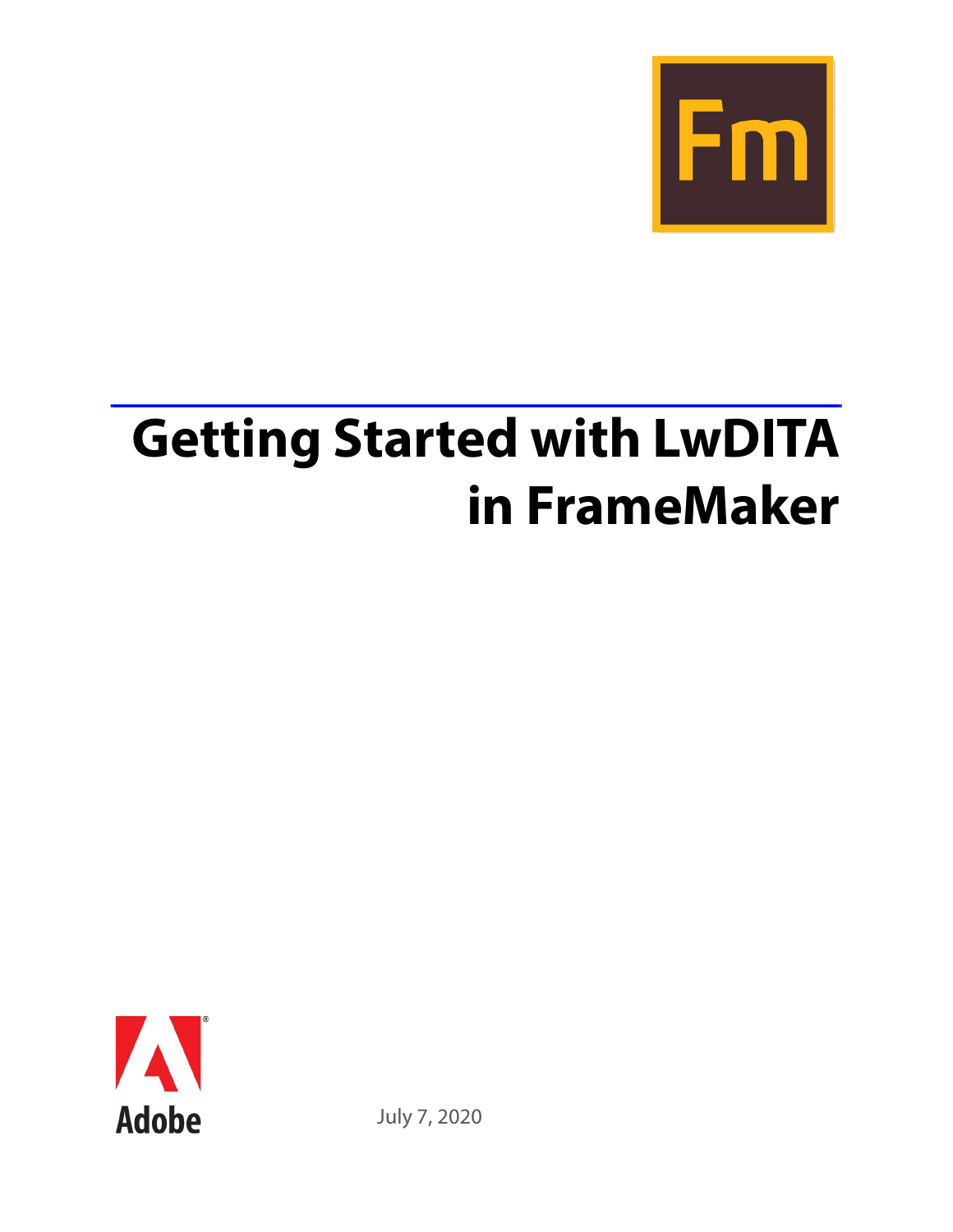# **Contents**

| Getting Started with Lightweight DITA in Adobe FrameMaker 1 |  |  |  |  |  |  |
|-------------------------------------------------------------|--|--|--|--|--|--|
|                                                             |  |  |  |  |  |  |
|                                                             |  |  |  |  |  |  |
|                                                             |  |  |  |  |  |  |
|                                                             |  |  |  |  |  |  |
|                                                             |  |  |  |  |  |  |
|                                                             |  |  |  |  |  |  |
|                                                             |  |  |  |  |  |  |
|                                                             |  |  |  |  |  |  |
|                                                             |  |  |  |  |  |  |
|                                                             |  |  |  |  |  |  |
|                                                             |  |  |  |  |  |  |
|                                                             |  |  |  |  |  |  |
|                                                             |  |  |  |  |  |  |
|                                                             |  |  |  |  |  |  |
|                                                             |  |  |  |  |  |  |
|                                                             |  |  |  |  |  |  |
|                                                             |  |  |  |  |  |  |
|                                                             |  |  |  |  |  |  |
|                                                             |  |  |  |  |  |  |
|                                                             |  |  |  |  |  |  |
|                                                             |  |  |  |  |  |  |
|                                                             |  |  |  |  |  |  |
|                                                             |  |  |  |  |  |  |
|                                                             |  |  |  |  |  |  |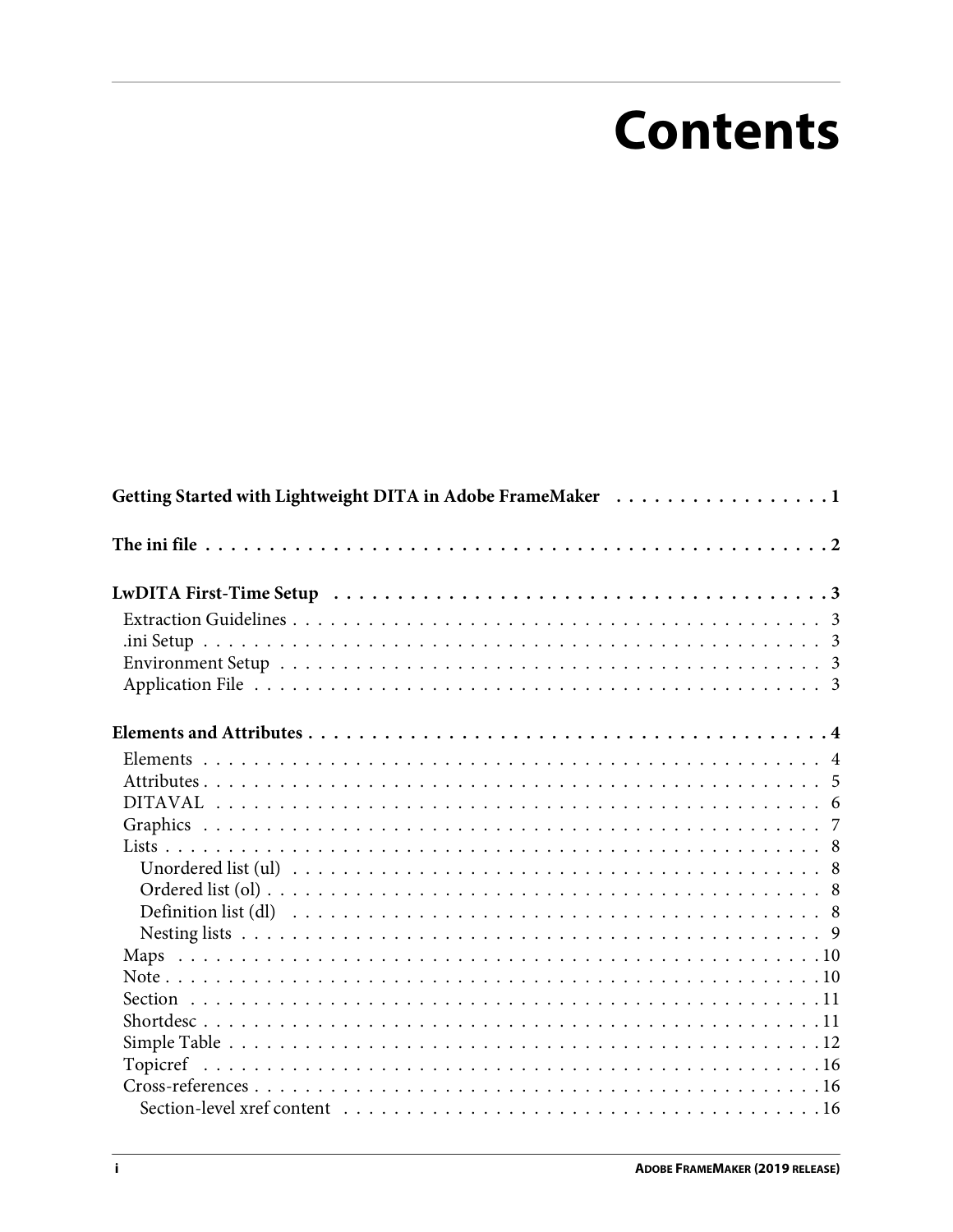|--|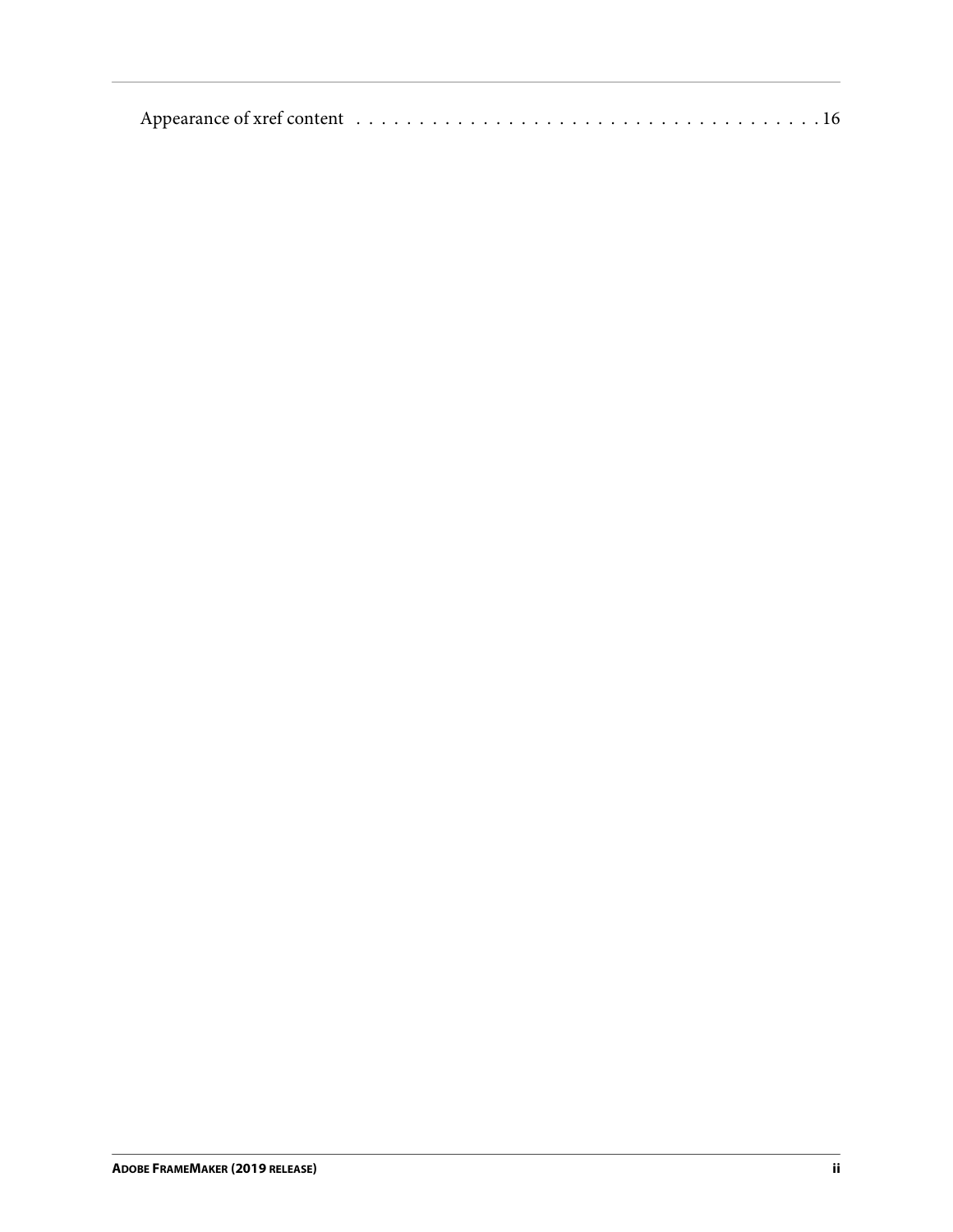# <span id="page-3-0"></span>**Getting Started with Lightweight DITA in Adobe FrameMaker**

Lightweight DITA 1.0 (LwDITA\_1.0) is a simplified version of DITA supported by FrameMaker.

We include full support for the XML environment with a clean, simple interface, albeit with a more restrictive set of elements than DITA 1.3 provides. Our goal is to allow authors to collaborate and publish content using a lighter and faster DITA environment.

The supporting documents include this Getting Started Guide as well as multiple files and folders to guide you in learning more about using LwDITA\_1.0.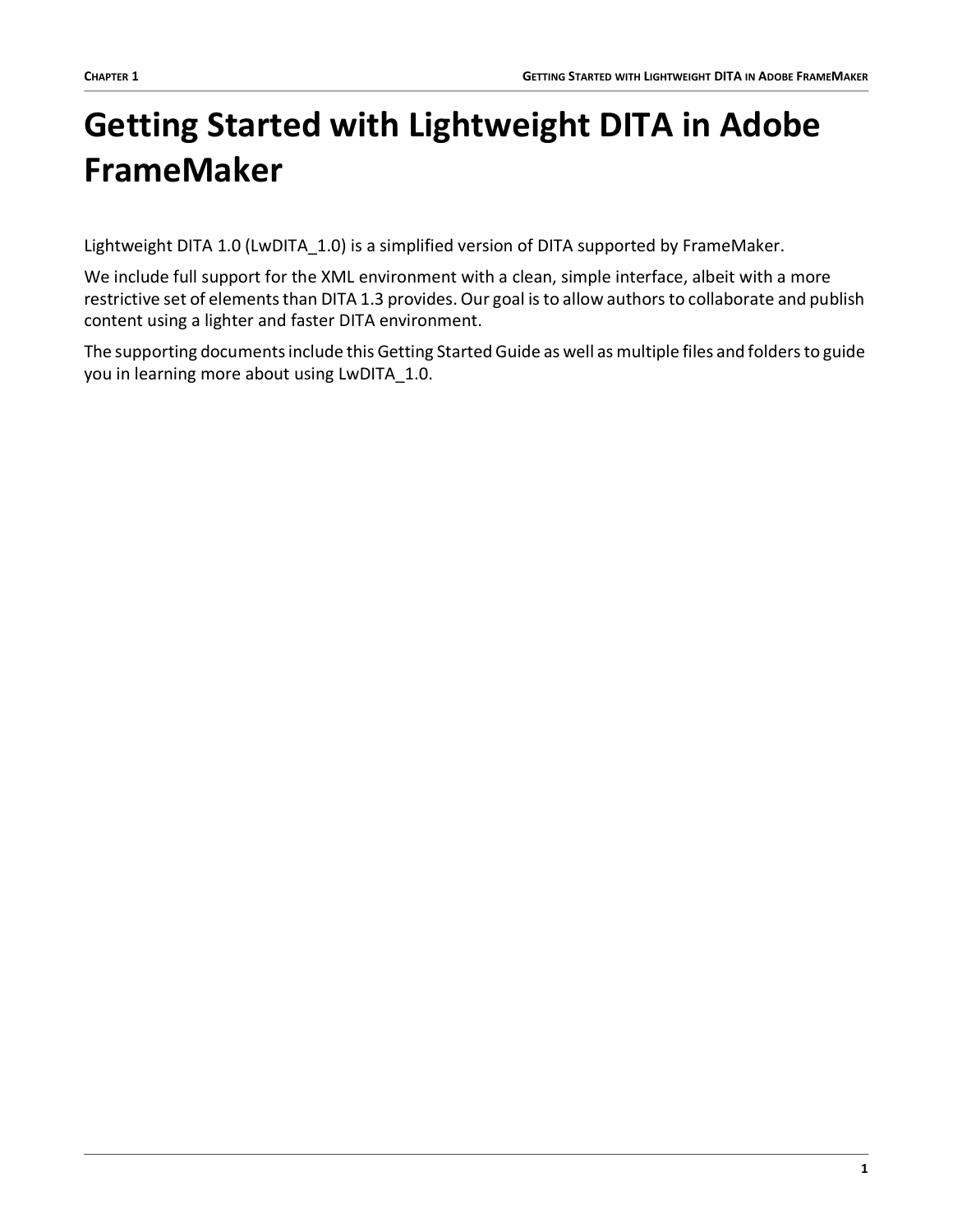# <span id="page-4-0"></span>**The ini file**

Add these lines into the C:\Program Files\Adobe\Adobe FrameMaker 2020\fminit\ditafm\ditafm.ini file.

They are broken out here to make it very easy to select required core content.

[LW\_DITA\_Applications] \_SectionType=APP\_MAPPING\_DITA\_1\_3 topic= LwDITA 1.0 topic |TOPIC map=  $LwDITA_1.0_map$  |MAP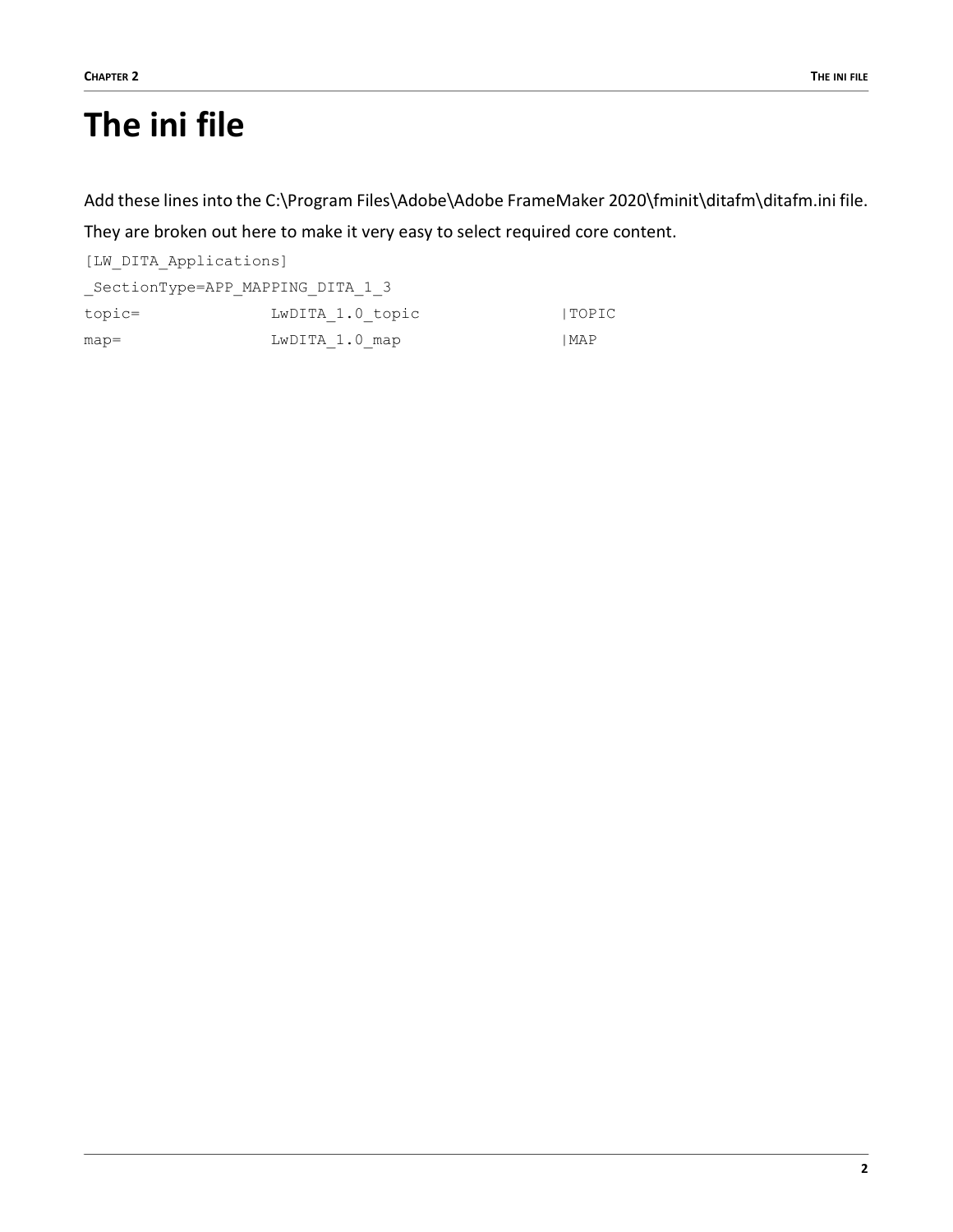# <span id="page-5-0"></span>**LwDITA First-Time Setup**

Instructions for installing LwDITA.

# <span id="page-5-1"></span>**Extraction Guidelines**

After receiving and unzipping the LwDITA file, ensure that the **LwDITA\_1.0** folder is located in *C:\Program Files\Adobe\Adobe FrameMaker 2020\Structure\xml*; move it to this location if necessary.

# <span id="page-5-2"></span>**.ini Setup**

Before using LwDita, the *ditafm.ini* file must be edited to include the following:

**NOTICE:** Type or enter the following code right before the [BUILD FILE] section in *ditafm.ini*

| [LW DITA Applications] |                                  |              |
|------------------------|----------------------------------|--------------|
|                        | SectionType=APP MAPPING DITA 1 3 |              |
| $topic =$              | LwDITA 1.0 topic                 | <b>TOPIC</b> |
| $map =$                | LwDITA 1.0 map                   | I MAP        |

# <span id="page-5-3"></span>**Environment Setup**

- 1) From **Structure** menu, select **DITA > DITA Options...** to open the *DITA Options* dialog.
- 2) In the *DITA Options* dialog, select **LW\_DITA\_Applications** from the *Use Application Mapping* dropdown.
- 3) Click **Save**.

# <span id="page-5-4"></span>**Application File**

The application file is a collection of shortcuts to specific required files. Ensure that any variables in the file are correctly updated.

- 1) From **Structure** menu, select **Application Definition > Edit Global Application Definitions** to open the *structapps.fm* document.
- 2) Open the *structapps\_DITA\_LW\_Only.fm* file.
- 3) Select the two **XMLApplication** elements.
- 4) Copy the applications to the *structapps.fm* document.
- 5) Click **Save** and re-read the applications into FrameMaker.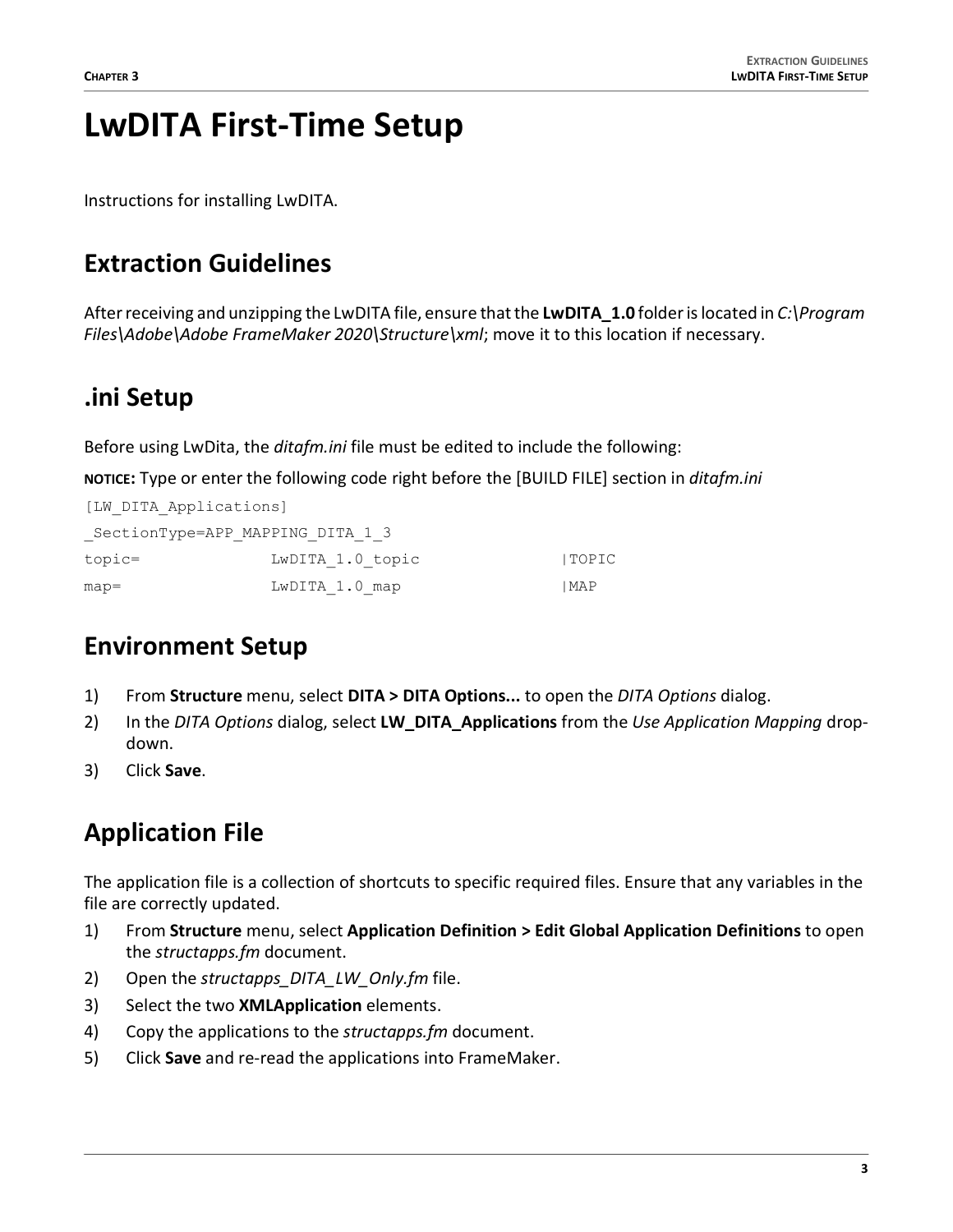# <span id="page-6-0"></span>**Elements and Attributes**

LwDITA supports a large range of element and attribute combinations, which combine to create XML-based content that is richly formatted by FrameMaker.

While not all elements are listed below, the most common elements are. The list is generally in either the order or frequency of use. While not a complete list, it should get you started with LwDITA. The informa-tion provided here is lightly based on a far more comprehensive list found on the [OASIS LwDITA site.](http://docs.oasis-open.org/dita/LwDITA/v1.0/LwDITA-v1.0.html)

# <span id="page-6-1"></span>**Elements**

The following is a partial list of elements and includes some of the most commonly used ones.

| <b>Element name and overview</b>                                                                                                                                                                                                     | <b>Notes</b>                                                                                                                                                                                                                                                                                                                                                                                                                                                                                                                                                        |
|--------------------------------------------------------------------------------------------------------------------------------------------------------------------------------------------------------------------------------------|---------------------------------------------------------------------------------------------------------------------------------------------------------------------------------------------------------------------------------------------------------------------------------------------------------------------------------------------------------------------------------------------------------------------------------------------------------------------------------------------------------------------------------------------------------------------|
| topic<br>Content is generally contained in a topic. It's a file<br>(like this document) in which all your content is<br>written, and then stored as XML content.                                                                     | Each topic is likely used in one or more map and<br>inserted much like a section in a chapter or a<br>chapter in a book.                                                                                                                                                                                                                                                                                                                                                                                                                                            |
| title<br>Introduces something with a paragraph of text<br>that is often uniquely formatted.                                                                                                                                          | Commonly used in a topic, table, figure, or<br>section. The format for these can be contextually<br>assigned based on the parent element. That is, a<br>title in a table may read Table 1, but if used in a<br>figure may read Figure 1. Format is secondary to<br>the function of the title.<br>The title may also be used to generate a table of<br>contents, a list of tables, a list of figures, or other<br>lists.<br>A cross-reference (for example, "See Table 1 on<br>page 23") often is to the parent of the title, but<br>the text of the title displays. |
| shortdesc<br>A quick and brief sentence that enhances the<br>title; often used as the <i>hover text</i> on a link, or<br>summarized into a list of topics when linked<br>pages are built between primary and secondary<br>materials. | Generally, try not to repeat the title in the<br>shortdesc; instead use it to add value. If the title<br>is Chair and Table you could add a sentence such<br>as:<br>The Chair can Table a motion.<br>$\bullet$<br>Ensure the Chair is close enough to the<br>$\bullet$<br>Table for ideal ergonomics.<br>Each of these adds value to the title and provides<br>some context about the topic.                                                                                                                                                                        |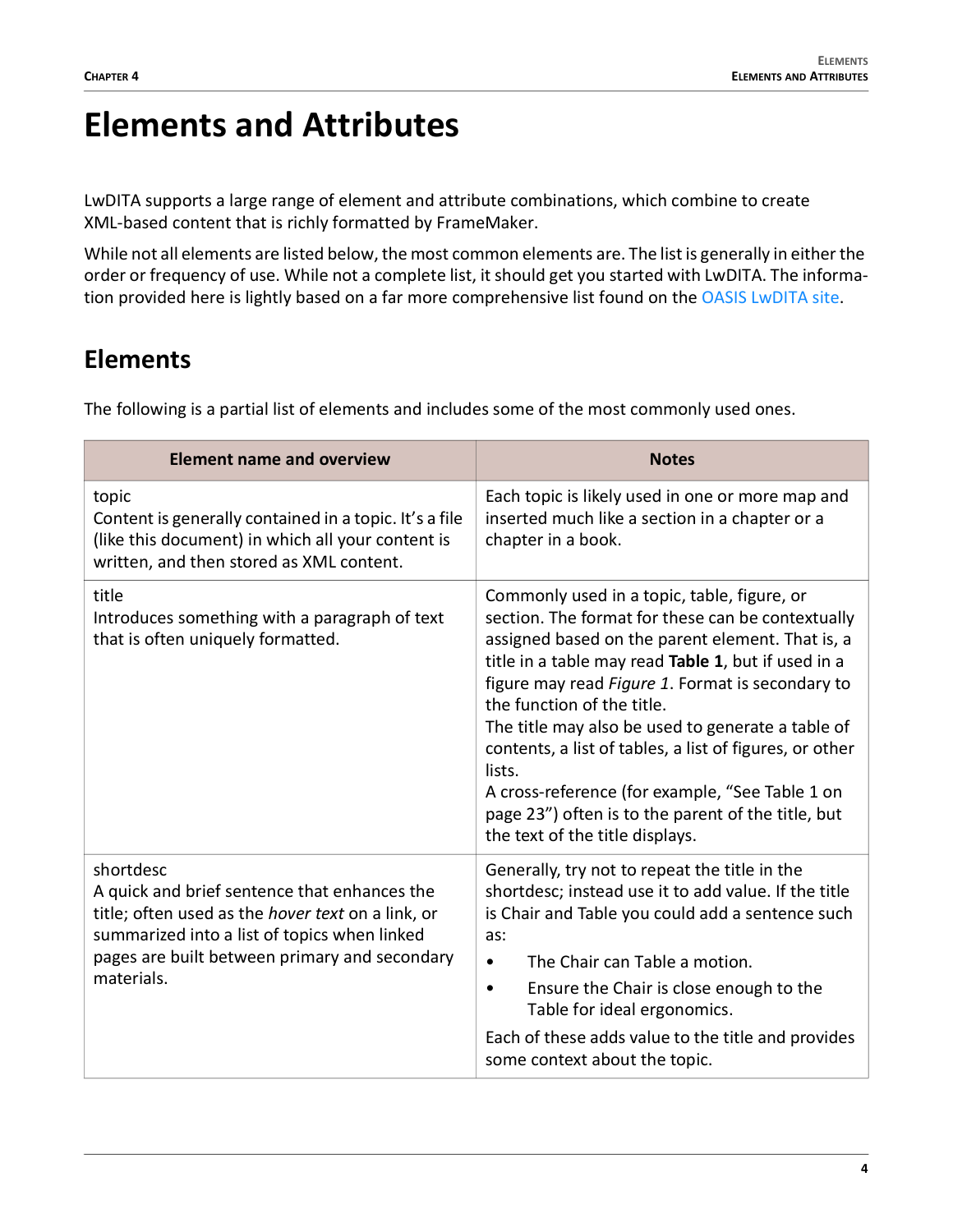| <b>Element name and overview</b>                                                                                                                                                | <b>Notes</b>                                                                                                                                                                                                                                                                                                                                                                                                          |
|---------------------------------------------------------------------------------------------------------------------------------------------------------------------------------|-----------------------------------------------------------------------------------------------------------------------------------------------------------------------------------------------------------------------------------------------------------------------------------------------------------------------------------------------------------------------------------------------------------------------|
| body<br>Contains the core content (aside from the title,<br>shortdesc, and prolog information) of the topic.                                                                    | In the body you can add paragraphs, tables,<br>images, sections, lists, and other content that is<br>common to documentation.                                                                                                                                                                                                                                                                                         |
| р<br>Paragraph is usually the most common element<br>used and appears in many places. Within some<br>elements, such as body, the p must be inserted in<br>order to add content. | The paragraph can be inserted in the body, table<br>cells, list items, and generally is used to type<br>longer strings of text. The format of the element<br>is contextual. That is, a paragraph can be in a list<br>item and appear as a bullet (if in an unordered<br>list), or can appear numbered (if in an ordered<br>list), or can appear with a heading like Note,<br>Caution, or Warning automatically added. |

# <span id="page-7-0"></span>**Attributes**

Attributes provide information about elements. For example, a Note element may have a type attribute. This allows the Note to be further defined as being a notice, tip, caution, or warning type.

The following is a partial list of attributes and includes some of the most commonly used ones.

| <b>Attribute name and overview</b>                           | <b>Notes</b>                                                                                                                                                                                                                                                                                                                                                                      |
|--------------------------------------------------------------|-----------------------------------------------------------------------------------------------------------------------------------------------------------------------------------------------------------------------------------------------------------------------------------------------------------------------------------------------------------------------------------|
| dir<br>Defines the direction of content.                     | Content can be defined as running left to right or<br>right to left. Formatting can be assigned based on<br>this.                                                                                                                                                                                                                                                                 |
| xml:lang<br>Defines the language of the content.             | By defining the language, specific spell check and<br>grammar rules may be assigned, punctuation or<br>format rules assigned, or other properties given<br>to content.                                                                                                                                                                                                            |
| translate<br>Defines if content should be translated or not. | If set to a value of yes or no, this allows<br>translators to know if content should be<br>translated. For example, a code sample may<br>contain an instruction in English for a<br>programmer, but in German for a dialog. Defining<br>part of it to translate allows for the German to<br>later be translated to, say, Spanish, but to leave<br>the code components in English. |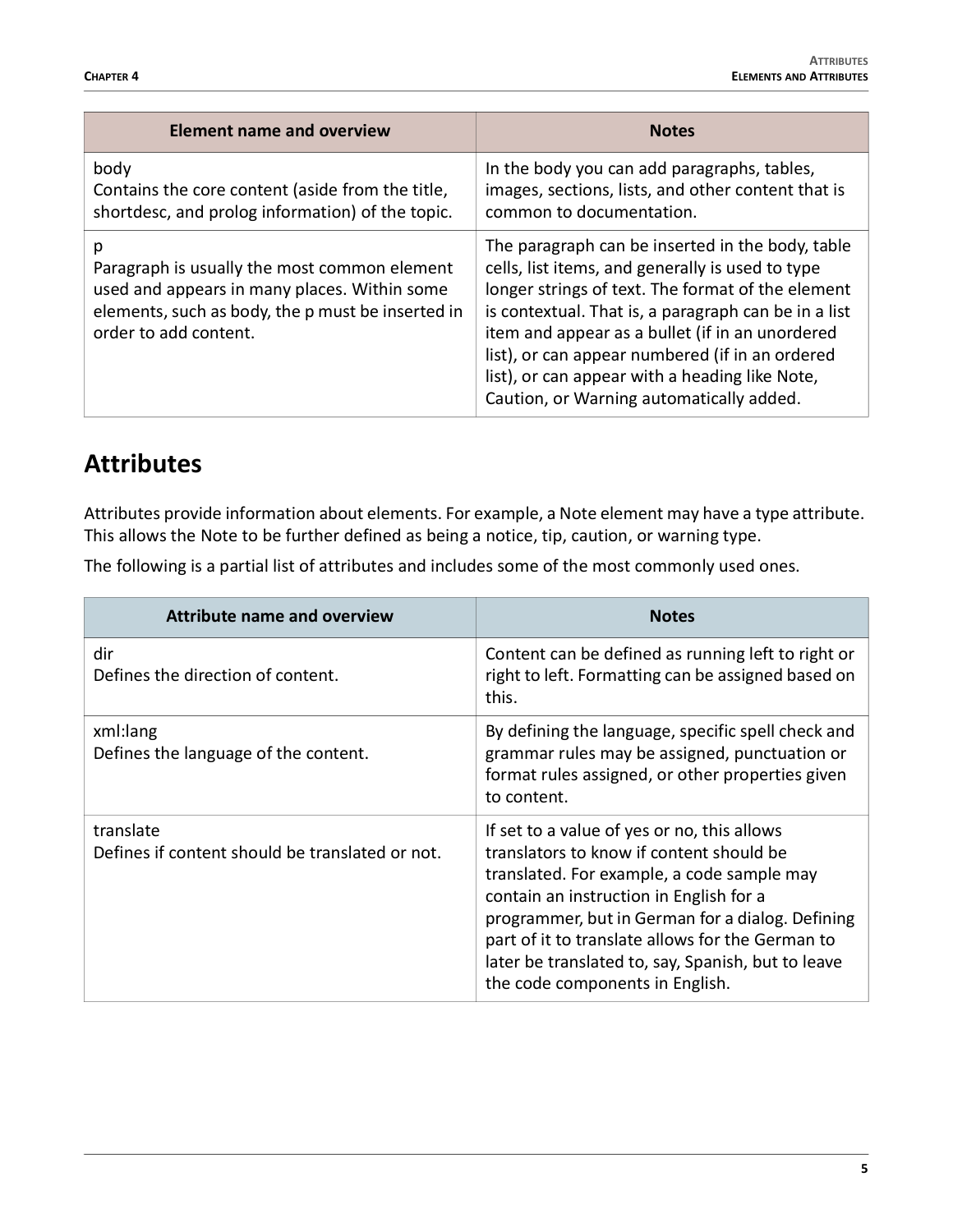| <b>Attribute name and overview</b>                           | <b>Notes</b>                                                                                                                                                                                                                                                                                                                                                                                                                                                                                                                         |
|--------------------------------------------------------------|--------------------------------------------------------------------------------------------------------------------------------------------------------------------------------------------------------------------------------------------------------------------------------------------------------------------------------------------------------------------------------------------------------------------------------------------------------------------------------------------------------------------------------------|
| outputclass<br>Provides a format instruction to the element. | Whenever possible this should be assigned<br>automatically by software. For example, tables<br>may use outputclass to automatically assign table<br>format. This very table has an outputclass in the<br>source DITA which drives the format of the table<br>when it is ingested into a template that<br>understands the value of the attribute.<br>Based on format rules of the templates that<br>display or publish content the appearance of a<br>range of materials can be broadly customized<br>with the use of this attribute. |

### <span id="page-8-0"></span>**DITAVAL**

Conditional processing profile used to identify which values are to be used for conditional processing during a particular output, build, or some other purpose.

This conditional processing profile is identified with the extension .ditaval, and contains several elements:

| <b>Element</b> | <b>Description</b>                                                                         |
|----------------|--------------------------------------------------------------------------------------------|
| val            | root element; can contain a style-conflict<br>element followed by prop or revprop elements |
| prop           | can contain startflag / endflag elements                                                   |
| revprop        | can contain startflag / endflag elements                                                   |
| startflag      | can contain alt-text elements                                                              |
| endflag        | can contain alt-text elements                                                              |

**NOTE:** Conditional processing code should provide a report of any attribute values encountered in content that do not have an explicit action associated with them.

**NOTICE:** The following content is representative of a sample DITA val file.

```
<?xml version="1.0" encoding="UTF-8"?>
<val><prop action="exclude" att="product" val="ProductB" />
<prop action="exclude" att="audience" val="EndUser"/>
\langle/val\rangle
```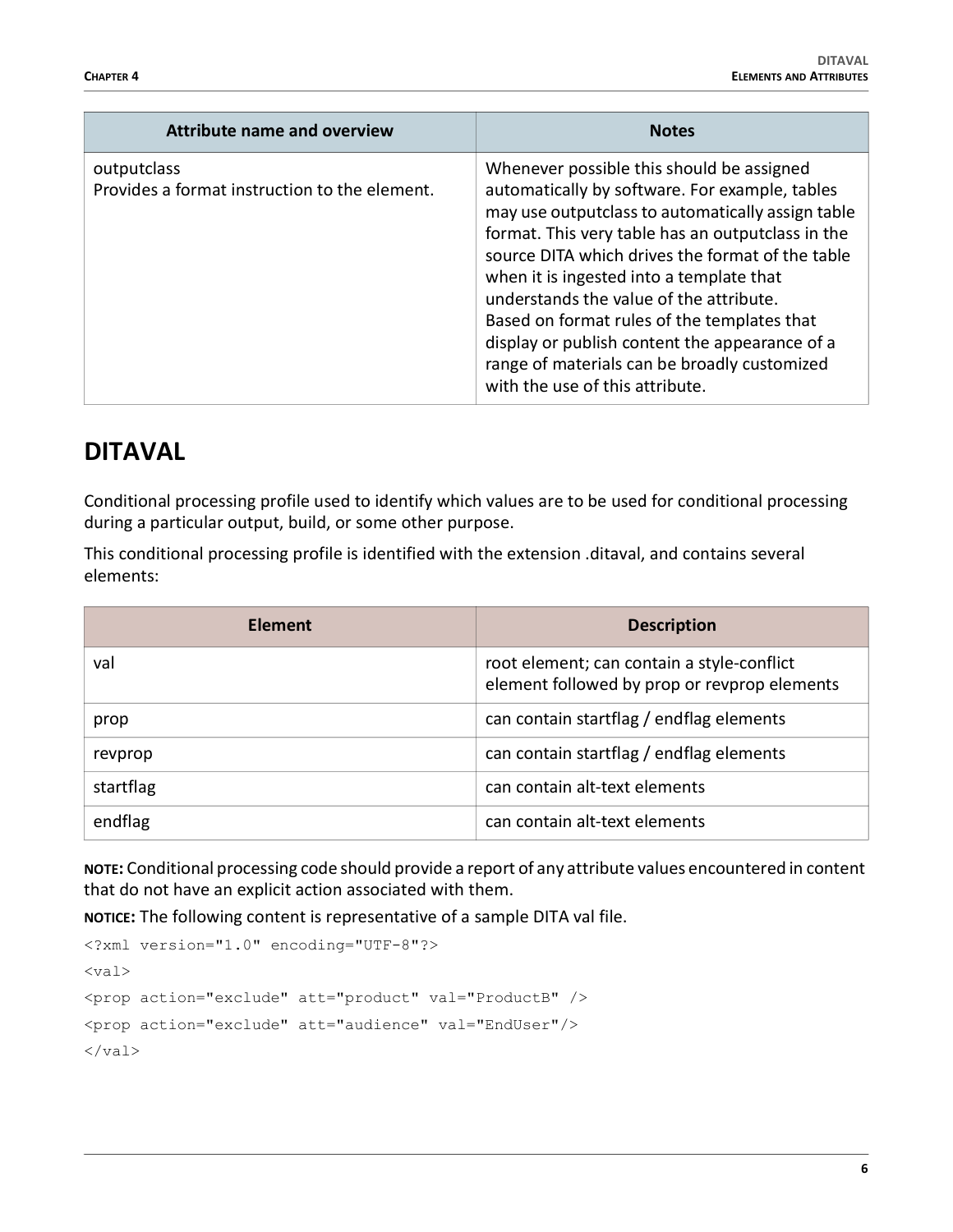This val support publishing the ProductA for Admin users by suppressing two things:

- 1) Trigger an action to exclude anything where the attribute named *product* is set to *ProductB*.
- 2) As above for the attributes named *audience* when set to *EndUser*.

# <span id="page-9-0"></span>**Graphics**

**Adobe Technical Communication Suite Logo**

Graphics can visually represent information to quickly show complex ideas.

Imagine trying to describe a company logo. You may need to define dimensions, file format, and placement. Defining the shapes, angles, colors, and other properties can become difficult to do.

Instead, a graphic can simply be referenced and inserted into a document. To do so the graphic must be imported and referenced. The code for this is relatively simple even for a complex image and, at a minimum, may be encoded as:

<image href="filename.ext"/>

This code defines an *element*, *attribute*, and *value*. This information is transformed by software for on-screen or print display. When shown in a tool that works with DITA, the image may appear as seen in the following samples, and might be inline, below a line, or even a part of a more complex figure with support for a title if required.

A sample image in a paragraph may be coded as:*<p><image href="images/logo.png"/></p>*which may display the image as seen here:



A sample image in a figure may be coded as: *<fig><title>Company Logo</title><image href="images/logo.png"/></fig>*which may display the figure, title, and image as seen here:

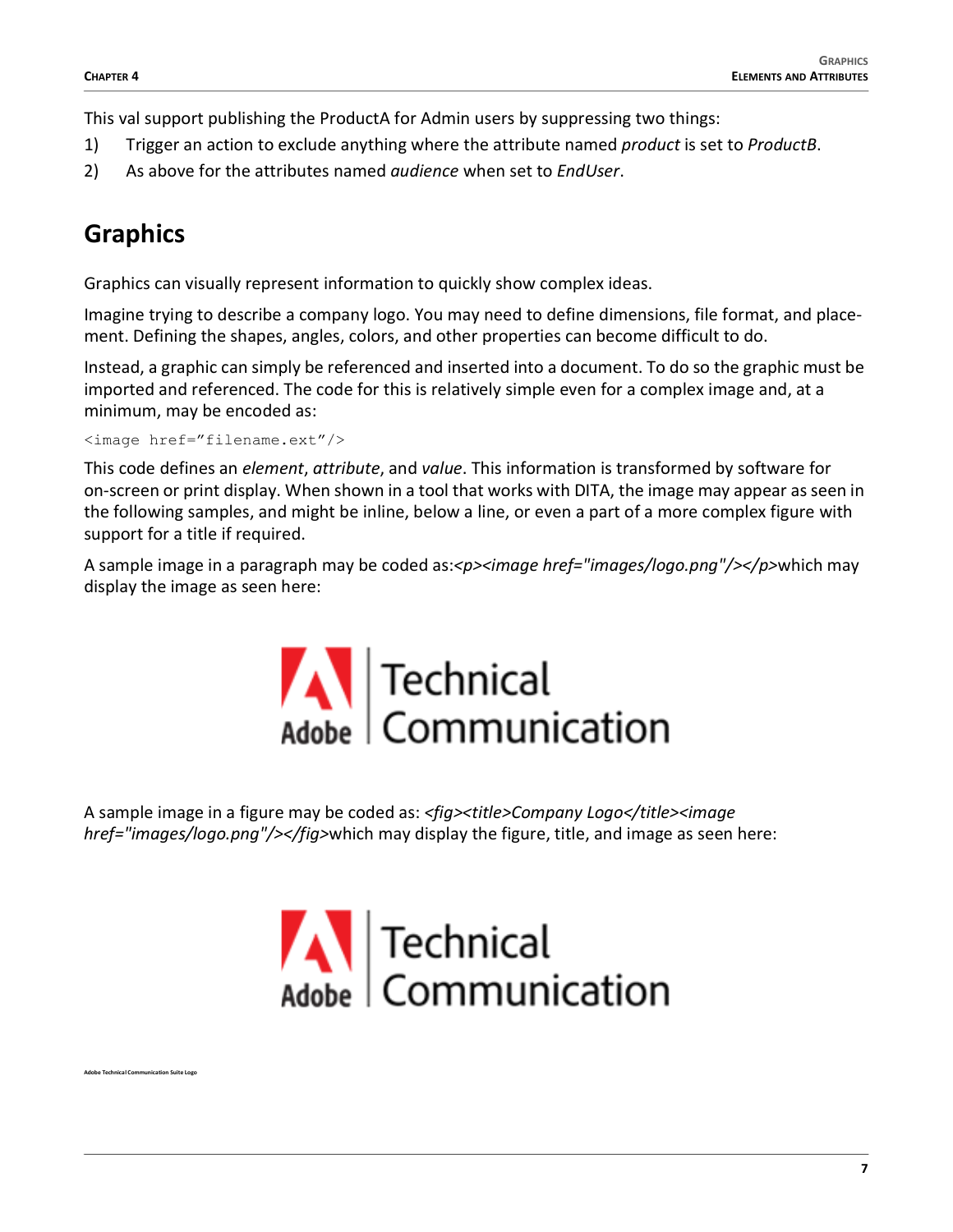Since both of the images reference the same logo, a single change to the image would update the representation in both instances. However, in the second instance the title remains the same. Generally, images can be updated as needed and the most current graphic always displays.

**NOTE:** It is generally suggested that standard image formats such as a jpg, png, gif, or svg is used when working with DITA to simplify publishing. However, source images in formats such as Adobe Photoshop or Adobe Illustrator should be maintained to enable editing of the images at any time.

Much like keeping DITA content but delivering a PDF, web content, or even a mobile app is common practice, so to is keeping the source graphics.

### <span id="page-10-0"></span>**Lists**

Content can be grouped into three list types, each of which has a unique purpose and format.

#### <span id="page-10-1"></span>**Unordered list (ul)**

A list in which the order does not matter.

- Each item in a **ul** is considered equal.
- The reading order does not impact the understanding of the content.
- The visual representation of a **ul** may have bullets, dashes, or other symbols, but not numbers, alphabetical, or roman numeral initial characters as these are more indicative of an order.

#### <span id="page-10-2"></span>**Ordered list (ol)**

A list in which the order matters. This type of list may represent the steps of a task or show a relationship between items where one is of a higher priority than another.

- 1) In order, the **ol** contains the root ordered list element.
- 2) Each **ol** must contain at least one list element (**li**) to represent the list item.
- 3) Each **li** must contain at least one element, most often a **p** element, to represent the paragraph of content that is typed into the numbered item.

#### <span id="page-10-3"></span>**Definition list (dl)**

This is a single term, formatted to be followed by a colon and the definition for that term. For example, "Structured Content: definition of structured content".

**dl**

Definition list is the starting point for a list of terms and definitions. It contains one or more dlentry.

#### **dlentry**

Definition list entry is a single entry for each definition in the list. One dlentry should be created for each term and definition combination.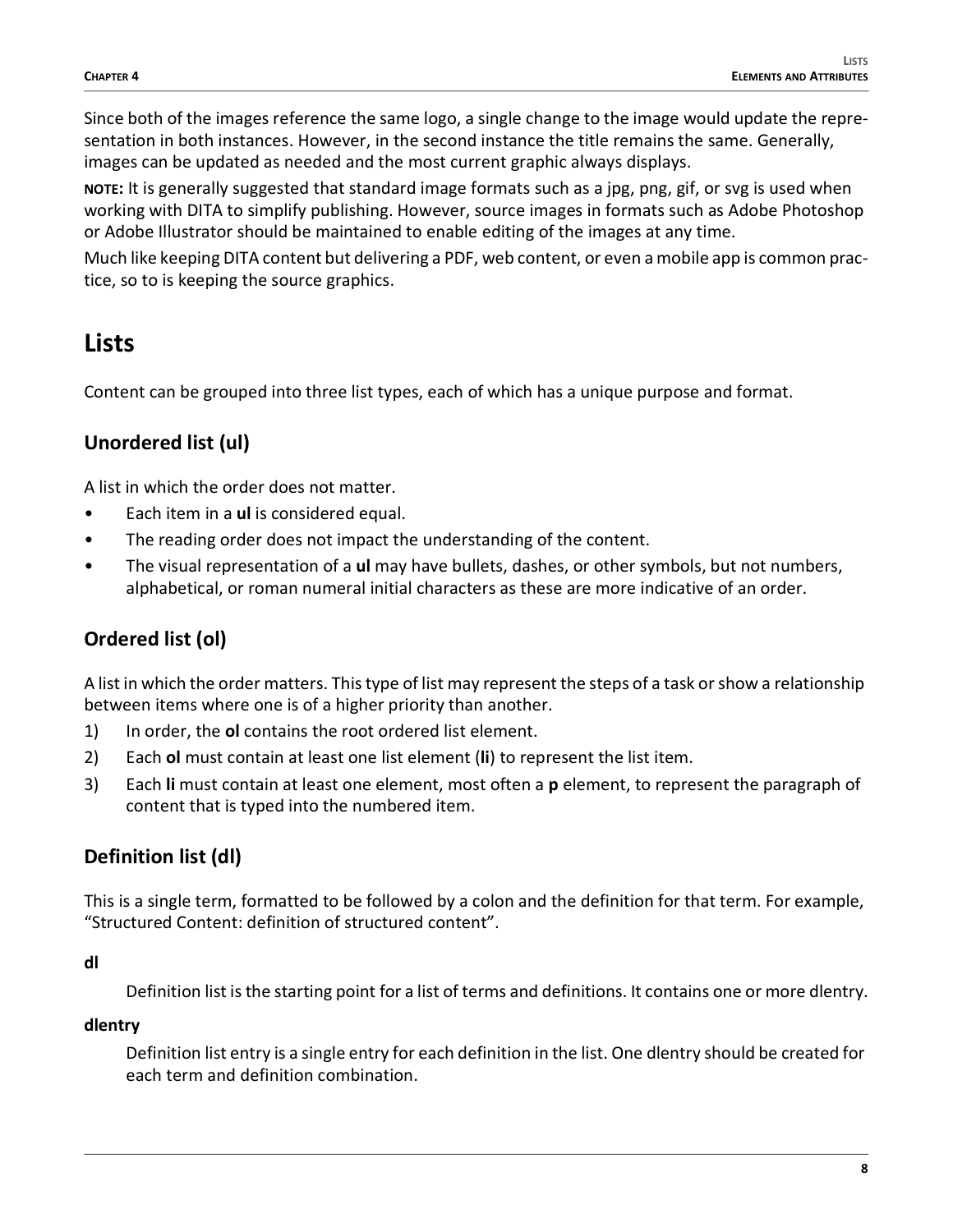#### **dt**

Definition term is the short initialism or acronym that is being defined.

#### **dd**

Definition description is the longer phrase that expands on the idea of the term and explains it to the reader.

#### <span id="page-11-0"></span>**Nesting lists**

While DITA technically allows unlimited nesting, it is suggested nesting be limited to prevent excessively complex information from being too deeply nested and losing the clarity of a message.

- Each item in a **ul** is considered equal.
- The reading order does not impact the understanding of the content.
- The visual representation of a **ul** may have bullets, dashes, or other symbols, but not numbers, alphabetical, or roman numeral initial characters as these are more indicative of an order.
	- Each nested item in a **ul** is considered equal.
	- The reading order does not impact the understanding of the content.
	- The visual representation of a **ul** may have bullets, dashes, or other symbols, but not numbers, alphabetical, or roman numeral initial characters as these are more indicative of an order.
- 1) In order, the **ol** contains the root ordered list element.
- 2) Each **ol** must contain at least one list element (**li**) to represent the list item.
- 3) Each **li** must contain at least one element, most often a **p** element, to represent the paragraph of content that is typed into the numbered item.
	- a) In order, the nested **ol** contains the root ordered list element.
	- b) Each **ol** must contain at least one list element (**li**) to represent the list item.
	- c) Each **li** must contain at least one element, most often a **p** element, to represent the paragraph of content that is typed into the numbered item.
- Each item in a **ul** is considered equal.
- The reading order does not impact the understanding of the content.
- The visual representation of a **ul** may have bullets, dashes, or other symbols, but not numbers, alphabetical, or roman numeral initial characters as these are more indicative of an order.
	- a) In order, the nested **ol** contains the root ordered list element.
	- b) Each **ol** must contain at least one list element (**li**) to represent the list item.
	- c) Each **li** must contain at least one element, most often a **p** element, to represent the paragraph of content that is typed into the numbered item.
- 1) In order, the **ol** contains the root ordered list element.
- 2) Each **ol** must contain at least one list element (**li**) to represent the list item.
- 3) Each **li** must contain at least one element, most often a **p** element, to represent the paragraph of content that is typed into the numbered item.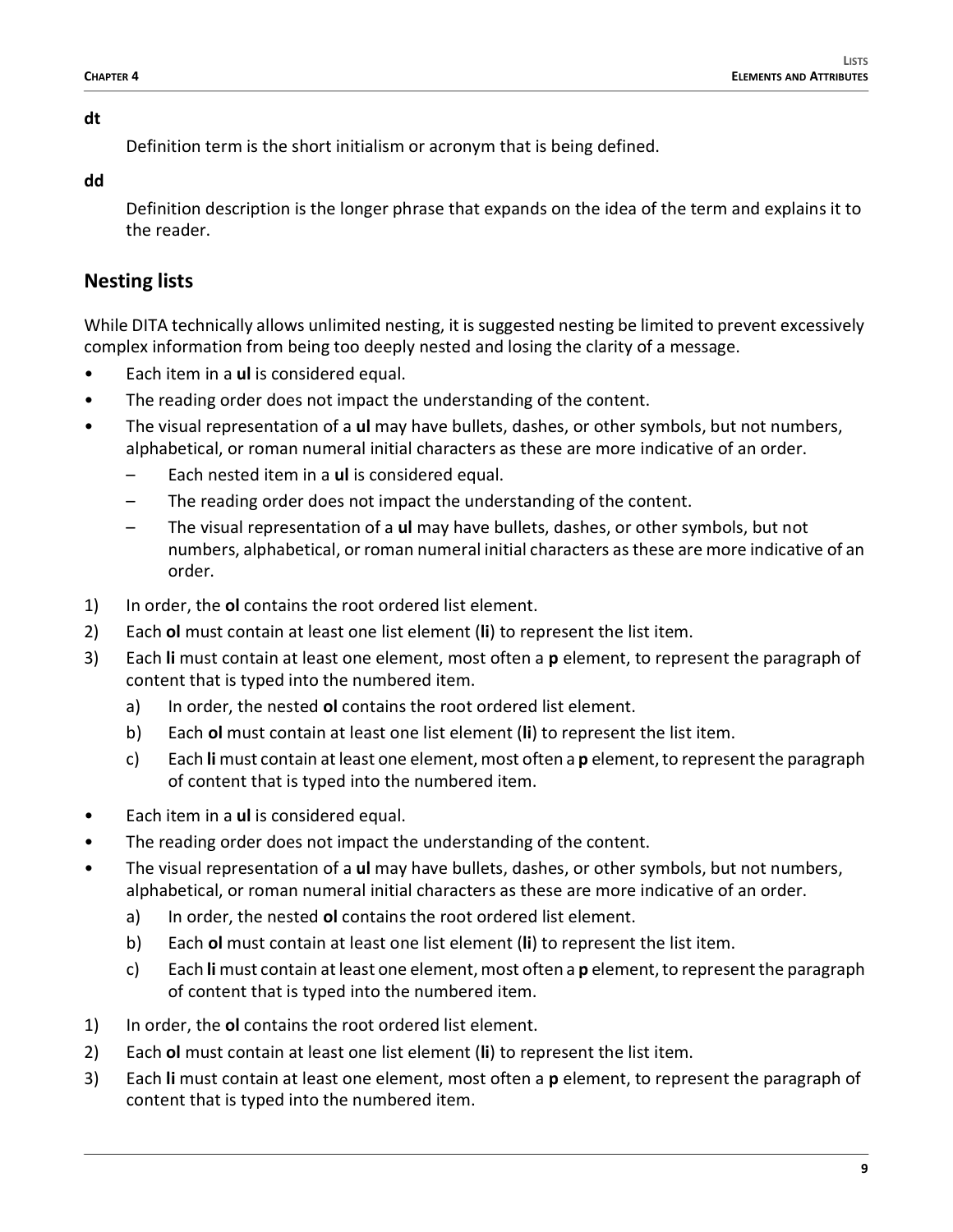- Each nested item in a **ul** is considered equal.
- The reading order does not impact the understanding of the content.
- The visual representation of a **ul** may have bullets, dashes, or other symbols, but not numbers, alphabetical, or roman numeral initial characters as these are more indicative of an order.
- Each item in a **ul** is considered equal.
- The reading order does not impact the understanding of the content.
- The visual representation of a **ul** may have bullets, dashes, or other symbols, but not numbers, alphabetical, or roman numeral initial characters as these are more indicative of an order.
	- Each nested item in a **ul** is considered equal.
	- The reading order does not impact the understanding of the content.
	- The visual representation of a **ul** may have bullets, dashes, or other symbols, but not numbers, alphabetical, or roman numeral initial characters as these are more indicative of an order.
		- It is **strongly** suggested that lists not exceed 2 levels of depth in your content.
		- Nesting lists too deeply risks alienating readers by drilling down too low into the specifics. It's better to work with clear topics instead and plan content.
		- Some software may configure lists nested too deeply with a unique format to flag it for review.

### <span id="page-12-0"></span>**Maps**

Documents that organize topics and other resources into structured collections of information.

Maps specify hierarchy and relationships among topics and provide the context in which keys are defined and resolved. Map documents should have the .ditamap file extension.

Maps use <topicref> elements to reference specific topics, maps, and non-DITA resources such as HTML or TXT files. The <topicref> elements can be nested or grouped to create relationships that exist among those topics. Because DITA maps provide this context for topics, topics themselves can be relatively context-free; they can be used and reused in multiple contexts.

In many cases a map, at publishing, will create linking structures between parent and child content automatically as well. Plan and manage maps well!

### <span id="page-12-1"></span>**Note**

Notes can be used to highlight important and/or tangential information.

The <note> element differentiates information from the main body of text in order to expand on or call attention to a specific point. It's a great feature to use in order to grab the reader's attention and ensure they see the information you want to highlight from or about your main body of text.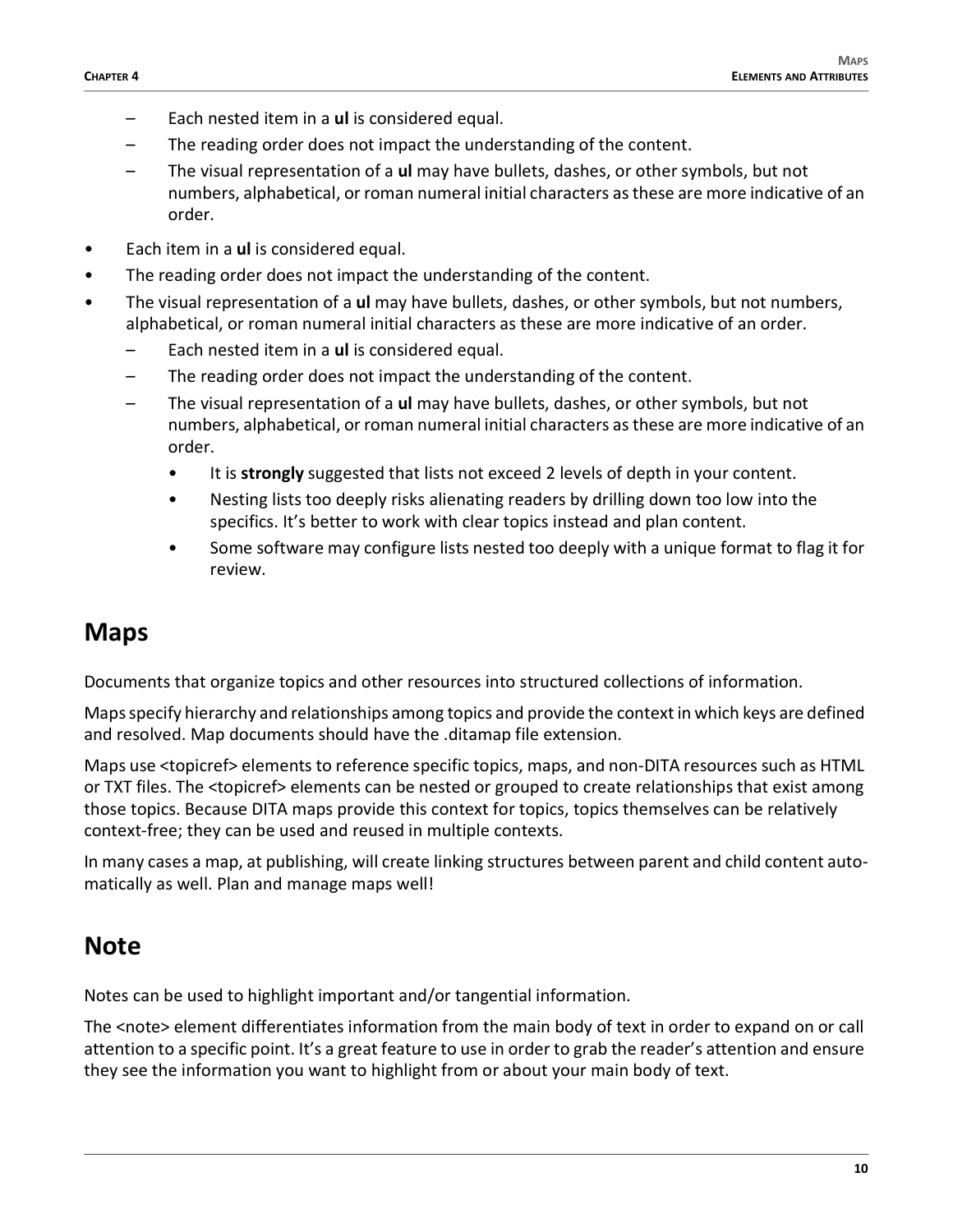This is a normal body of text, containing information about the <note> element in LwDITA. It explains what the <note> element is used for and why it's a great feature to utilize in your authoring. If you want to draw the reader's attention to a specific piece of information, contain it in a note.

**NOTE:** This element designates information you want the reader to see, making it stand out from the other text on the page.

For example, the note and its content may be formatted uniquely in the template to display with a different standard from other paragraphs. This helps the note draw attention to it and make the reader take notice.

**CAUTION:** Notes have attributes that can drive their appearance. For example, setting the *type* attribute to *caution* may cause a note to look more like this content.

**WARNING:** Notes have attributes that can drive their appearance. For example, setting the *type* attribute to *warning* may cause a note to look more like this content.

**DANGER:** Notes have attributes that can drive their appearance. For example, setting the *type* attribute to *danger* may cause a note to look more like this content.

# <span id="page-13-0"></span>**Section**

A section is a component that provides a way to organize information within a topic.

The <section> element organizes related information within a topic. For example, a topic about the United States may have <section> elements for California, New York, and Florida. A topic about Colors may have <section> elements for Red, Blue, and Green.

Sections relate to each other as peers within a topic and cannot be nested; they may have separate titles, but this is not required.

Generally, use a section to organize information that may not be considered involved or complex enough to be a stand-alone topic. If you feel that sections need their own subordinate sections, consider your map and rework your content into topics.

# <span id="page-13-1"></span>**Shortdesc**

Located between the title and body, shortdesc provides a brief description of the topic.

The short description <shortdesc> element represents the purpose or theme of a topic and is also intended to be used as a link to preview and for searching. The <shortdesc> can also be used in a DITA map.

While inclusion of the <shortdesc> element is not mandated by DITA or the tools, it is recommended that topics contain this element. In cases where a topic only contains one paragraph, it is preferable to include this text in the <shortdesc> and leave the body empty.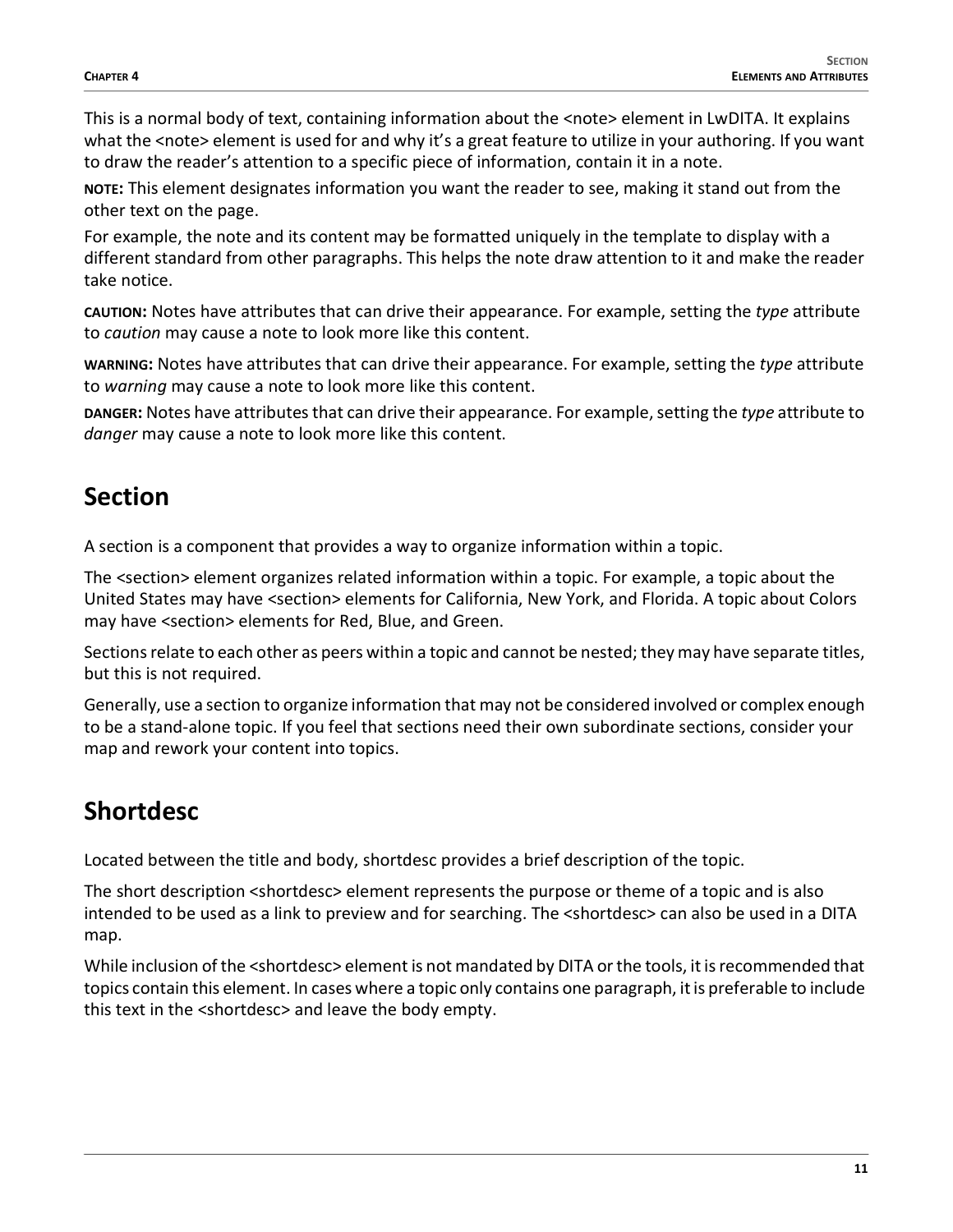# <span id="page-14-0"></span>**Simple Table**

This element inserts a very basic table structure which allows content in cells (using the <p> element).

The following is a simple table. In some tools, the outputclass can be used to drive the format. This table has the outputclass set to RuledPrimaryShadeHead.

| <b>Table component</b>                                                     | <b>Format instructions</b>                                                                                                                                                                                             |
|----------------------------------------------------------------------------|------------------------------------------------------------------------------------------------------------------------------------------------------------------------------------------------------------------------|
| The body of the table contains a collection of<br>stentry elements.        | An stentry is formatted based on the parent. If in<br>the body, it appears as seen here. If in the header,<br>it has format as seen in the first row of the<br>simpletable seen here.                                  |
| stentry elements have a range of optional<br>elements that can be inserted | Content such as a paragraph, list (including<br>ordered, unordered, and definition),<br>preformatted content, or note can be added.                                                                                    |
| stentry content is based on the same styles as<br>content outside a table  | The core difference is that the content in these<br>cells is usually a bit smaller than the content<br>outside a table. However, lists, paragraphs, notes,<br>and all other content should look generally the<br>same. |
| p elements                                                                 | The p element is likely the most common content<br>within the stentry. It is formatted like the<br>traditional body text, but a point size smaller.                                                                    |
| ul and ol elements                                                         | Both list types are supported. Content is also<br>reduce by one point size.                                                                                                                                            |
|                                                                            | unordered list content has the same bullet<br>style                                                                                                                                                                    |
|                                                                            | no numbering is used<br>٠                                                                                                                                                                                              |
|                                                                            | Ordered list content has the same number<br>1)<br>style                                                                                                                                                                |
|                                                                            | Continuation of the numbering displays an<br>2)<br>incremental increase                                                                                                                                                |
|                                                                            | dt                                                                                                                                                                                                                     |
|                                                                            | Also reduces the size of the paragraph<br>within the dd element                                                                                                                                                        |
|                                                                            | dd                                                                                                                                                                                                                     |
|                                                                            | The dd element requires a p element and<br>that is already reduced in size within the<br>table                                                                                                                         |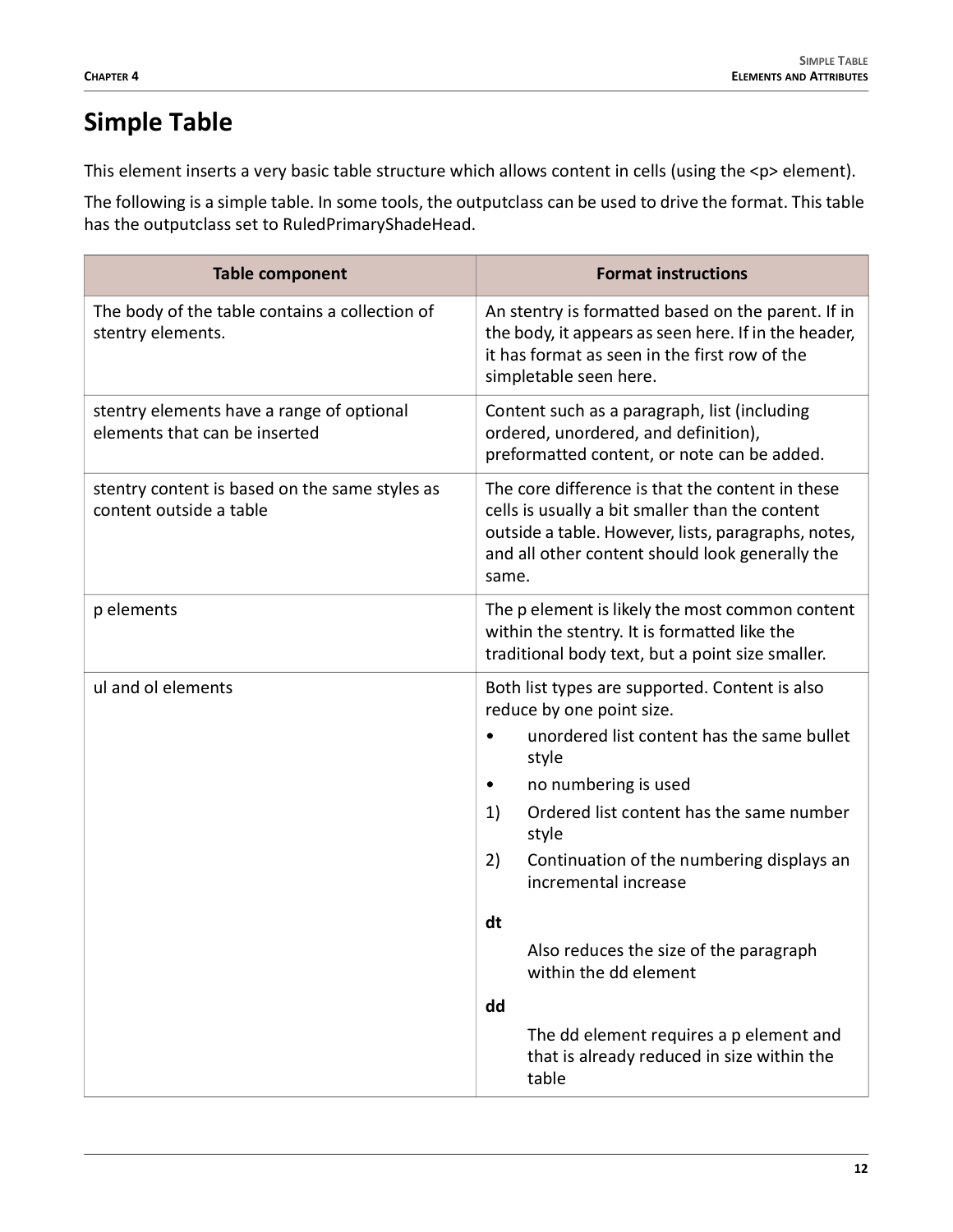The following is a simple table. In some tools the outputclass can be used to drive the format. This table has the outputclass set to RuledSecondaryShadeHead.

| <b>Table component</b>                                                     | <b>Format instructions</b>                                                                                                                                                                                             |
|----------------------------------------------------------------------------|------------------------------------------------------------------------------------------------------------------------------------------------------------------------------------------------------------------------|
| The body of the table contains a collection of<br>stentry elements.        | An stentry is formatted based on the parent. If in<br>the body it appears as seen here. If in the header<br>it has format as seen in the first row of the<br>simpletable seen here.                                    |
| stentry elements have a range of optional<br>elements that can be inserted | Content such as a paragraph, list (including<br>ordered, unordered, and definition),<br>preformatted content, or note can be added.                                                                                    |
| stentry content is based on the same styles as<br>content outside a table  | The core difference is that the content in these<br>cells is usually a bit smaller than the content<br>outside a table. However, lists, paragraphs, notes,<br>and all other content should look generally the<br>same. |
| p elements                                                                 | The p element is likely the most common content<br>within the stentry. It if formatted like the<br>traditional body text, but a point size smaller.                                                                    |
| ul and ol elements                                                         | Both list types are supported. Content is also<br>reduce by one point size.<br>unordered list content has the same bullet                                                                                              |
|                                                                            | style<br>no numbering is used<br>٠                                                                                                                                                                                     |
|                                                                            | Ordered list content has the same number<br>1)<br>style                                                                                                                                                                |
|                                                                            | Continuation of the numbering displays an<br>2)<br>incremental increase                                                                                                                                                |
|                                                                            | dt                                                                                                                                                                                                                     |
|                                                                            | Also reduces the size of the paragraph<br>within the dd element                                                                                                                                                        |
|                                                                            | dd                                                                                                                                                                                                                     |
|                                                                            | The dd element requires a p element and<br>that is already reduced in size within the<br>table                                                                                                                         |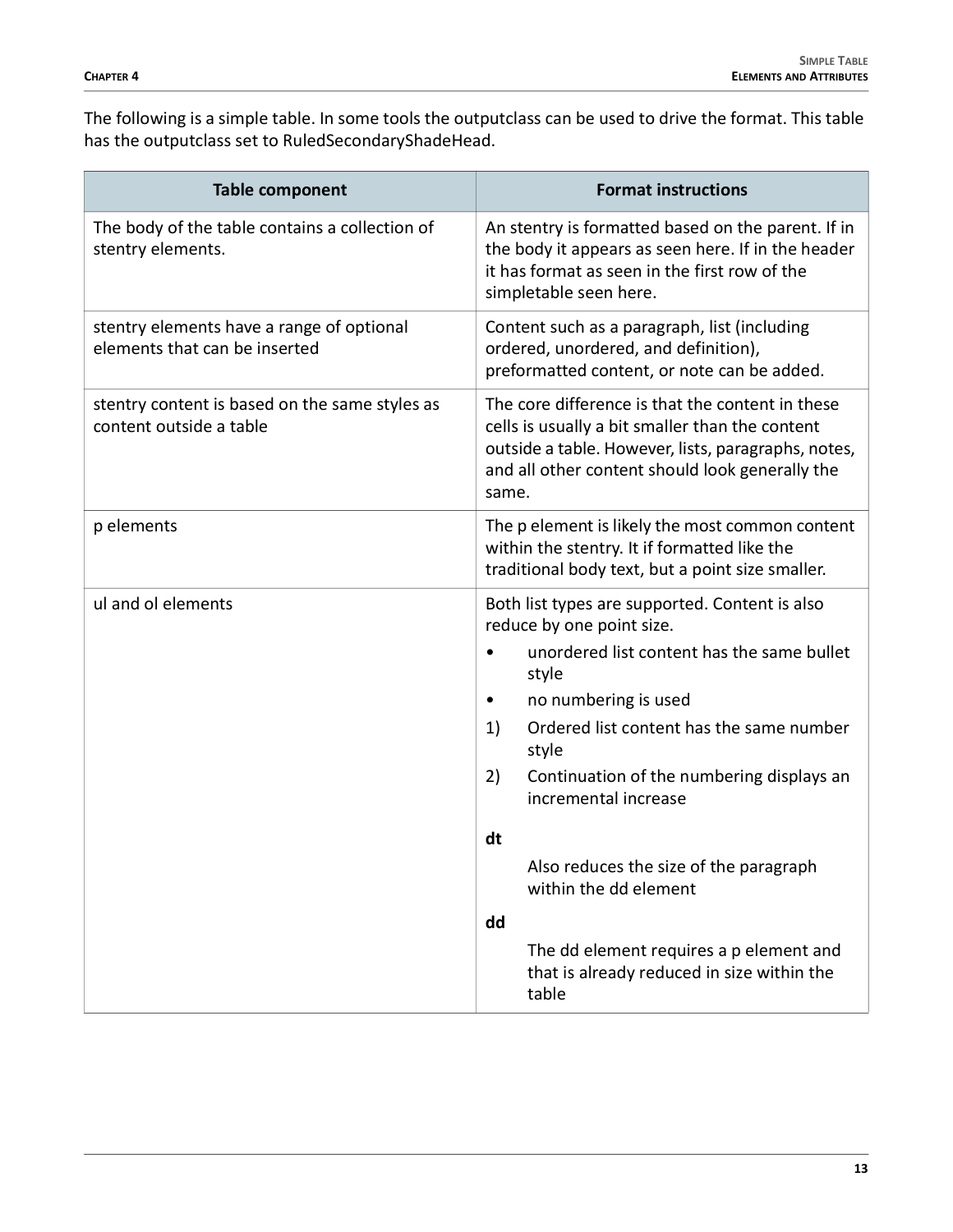The following is a simple table. In some tools the outputclass can be used to drive the format. This table has the outputclass set to FormatA.

| <b>Table component</b>                                                     | <b>Format instructions</b>                                                                                                                                                                                             |
|----------------------------------------------------------------------------|------------------------------------------------------------------------------------------------------------------------------------------------------------------------------------------------------------------------|
| The body of the table contains a collection of<br>stentry elements.        | An stentry is formatted based on the parent. If in<br>the body it appears as seen here. If in the header<br>it has format as seen in the first row of the<br>simpletable seen here.                                    |
| stentry elements have a range of optional<br>elements that can be inserted | Content such as a paragraph, list (including<br>ordered, unordered, and definition),<br>preformatted content, or note can be added.                                                                                    |
| stentry content is based on the same styles as<br>content outside a table  | The core difference is that the content in these<br>cells is usually a bit smaller than the content<br>outside a table. However, lists, paragraphs, notes,<br>and all other content should look generally the<br>same. |
| p elements                                                                 | The p element is likely the most common content<br>within the stentry. It if formatted like the<br>traditional body text, but a point size smaller.                                                                    |
| ul and ol elements                                                         | Both list types are supported. Content is also<br>reduce by one point size.                                                                                                                                            |
|                                                                            | unordered list content has the same bullet<br>style                                                                                                                                                                    |
|                                                                            | no numbering is used                                                                                                                                                                                                   |
|                                                                            | Ordered list content has the same number<br>1)<br>style                                                                                                                                                                |
|                                                                            | Continuation of the numbering displays an<br>2)<br>incremental increase                                                                                                                                                |
|                                                                            | dt                                                                                                                                                                                                                     |
|                                                                            | Also reduces the size of the paragraph<br>within the dd element                                                                                                                                                        |
|                                                                            | dd                                                                                                                                                                                                                     |
|                                                                            | The dd element requires a p element and<br>that is already reduced in size within the<br>table                                                                                                                         |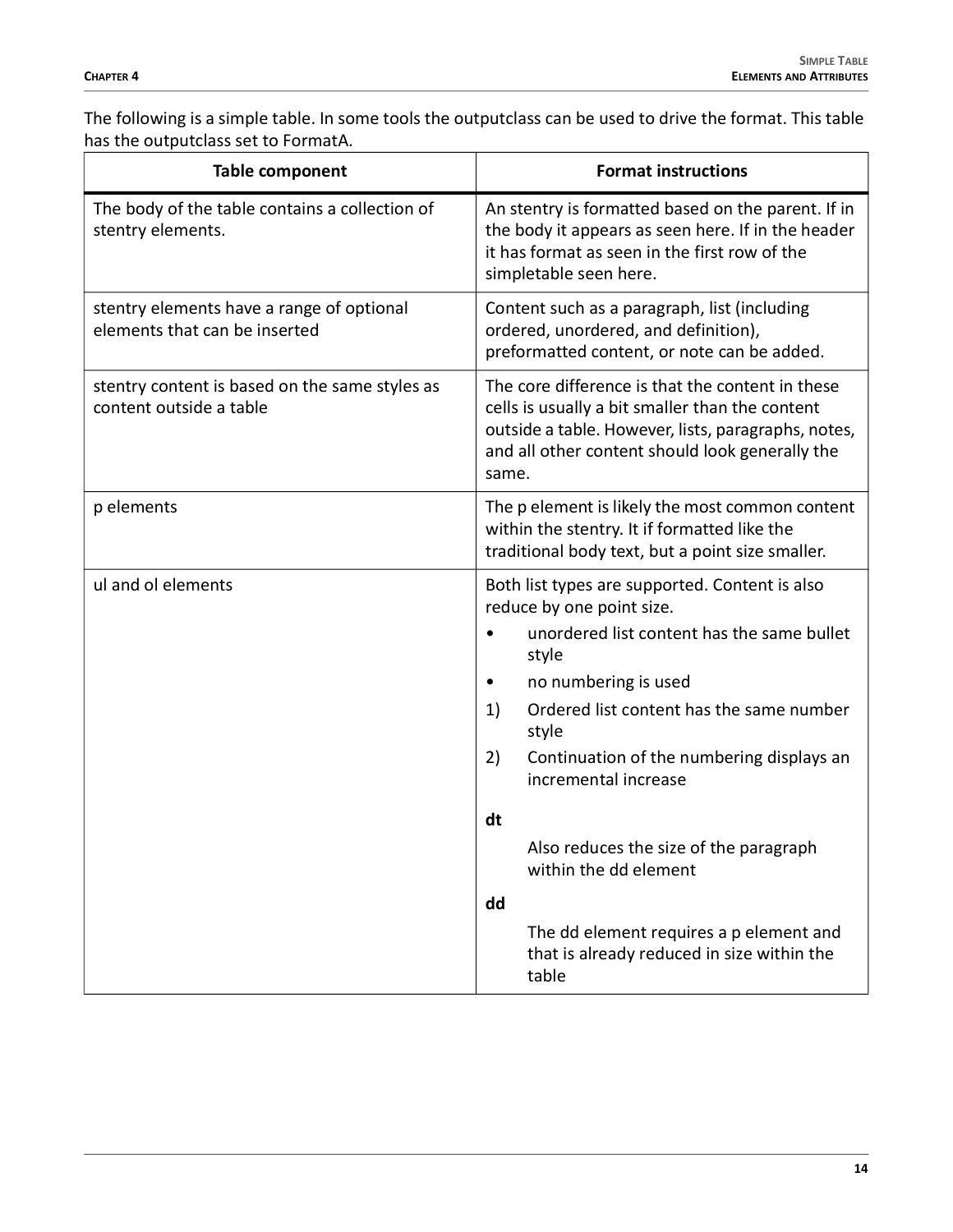The following is a simple table. In some tools the outputclass can be used to drive the format. This table has the outputclass defaulting to no value. Based on your software this can have a default format defined.

| <b>Table component</b>                                                     | <b>Format instructions</b>                                                                                                                                                                                             |
|----------------------------------------------------------------------------|------------------------------------------------------------------------------------------------------------------------------------------------------------------------------------------------------------------------|
| The body of the table contains a collection of<br>stentry elements.        | An stentry is formatted based on the parent. If in<br>the body it appears as seen here. If in the header<br>it has format as seen in the first row of the<br>simpletable seen here.                                    |
| stentry elements have a range of optional<br>elements that can be inserted | Content such as a paragraph, list (including<br>ordered, unordered, and definition),<br>preformatted content, or note can be added.                                                                                    |
| stentry content is based on the same styles as<br>content outside a table  | The core difference is that the content in these<br>cells is usually a bit smaller than the content<br>outside a table. However, lists, paragraphs, notes,<br>and all other content should look generally the<br>same. |
| p elements                                                                 | The p element is likely the most common content<br>within the stentry. It if formatted like the<br>traditional body text, but a point size smaller.                                                                    |
| ul and ol elements                                                         | Both list types are supported. Content is also<br>reduce by one point size.                                                                                                                                            |
|                                                                            | unordered list content has the same bullet<br>style                                                                                                                                                                    |
|                                                                            | no numbering is used<br>$\bullet$                                                                                                                                                                                      |
|                                                                            | Ordered list content has the same number<br>1)<br>style                                                                                                                                                                |
|                                                                            | Continuation of the numbering displays an<br>2)<br>incremental increase                                                                                                                                                |
|                                                                            | dt                                                                                                                                                                                                                     |
|                                                                            | Also reduces the size of the paragraph<br>within the dd element                                                                                                                                                        |
|                                                                            | dd                                                                                                                                                                                                                     |
|                                                                            | The dd element requires a p element and<br>that is already reduced in size within the<br>table                                                                                                                         |